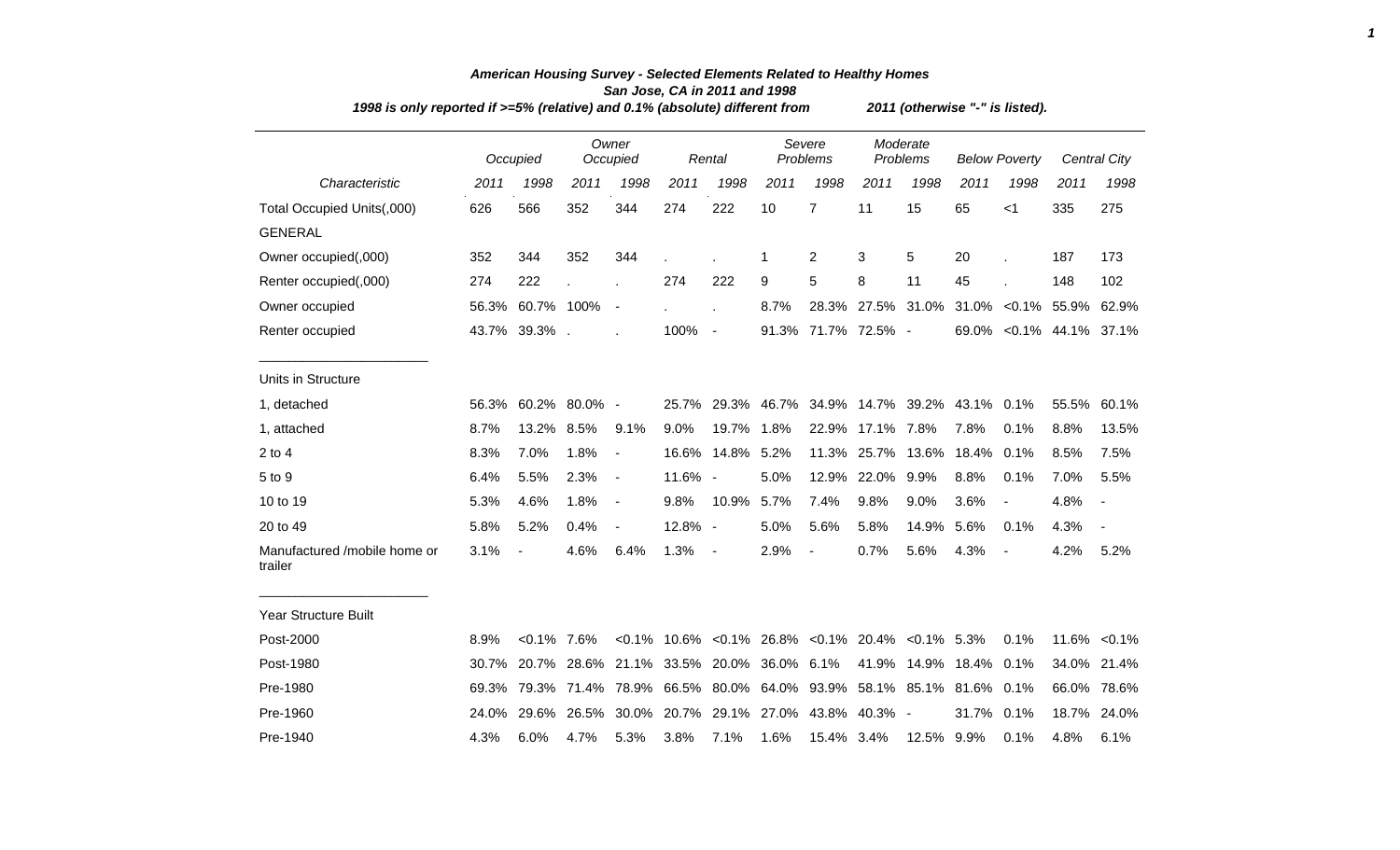|                                                        |         | Occupied                 |       | Owner<br>Occupied        |       | Rental                   | Severe<br>Problems |                          | Moderate<br>Problems |                          | <b>Below Poverty</b> |                          | Central City |                          |
|--------------------------------------------------------|---------|--------------------------|-------|--------------------------|-------|--------------------------|--------------------|--------------------------|----------------------|--------------------------|----------------------|--------------------------|--------------|--------------------------|
| Characteristic                                         | 2011    | 1998                     | 2011  | 1998                     | 2011  | 1998                     | 2011               | 1998                     | 2011                 | 1998                     | 2011                 | 1998                     | 2011         | 1998                     |
| Foundation (for 1-unit not<br>manufactured)            |         |                          |       |                          |       |                          |                    |                          |                      |                          |                      |                          |              |                          |
| 1-Unit not manufactured(,000)                          | 407     | 416                      | 312   | 307                      | 95    | 109                      | 5                  | 4                        | 3                    | 7                        | 33                   | $<$ 1                    | 216          | 202                      |
| With a basement under all of<br>house                  | 1.8%    | $\overline{a}$           | 1.7%  | $\blacksquare$           | 2.4%  | $\overline{\phantom{a}}$ | 1.6%               | 10.7%                    | 2.7%                 | $\blacksquare$           | 1.3%                 | $\blacksquare$           | 2.9%         |                          |
| With a basement under part of<br>house                 | 3.0%    | $\overline{\phantom{a}}$ | 2.9%  | $\blacksquare$           | 3.3%  | $\overline{\phantom{a}}$ | 2.1%               | $\overline{\phantom{a}}$ | 7.8%                 | $\overline{\phantom{a}}$ | 5.0%                 | 0.1%                     | 2.5%         | $\blacksquare$           |
| With a crawl space                                     | 56.7% - |                          | 61.0% | 64.2%                    | 42.6% | 38.7%                    | 52.8%              | 36.5%                    | 25.4%                | 48.2%                    | 60.1%                | 0.1%                     | 50.5%        | 57.4%                    |
| On a concrete slab                                     | 36.7%   | 34.8%                    | 33.1% | 28.7%                    | 48.7% | 51.8%                    | 43.5%              | 45.9%                    | 64.1%                | 40.2%                    | 32.7%                | 0.1%                     | 42.8%        | 35.3%                    |
| In some other way                                      | 1.8%    |                          | 1.4%  |                          | 3.0%  |                          | $< 0.1\%$          | 3.5%                     | $< 0.1\%$ 2.0%       |                          | 0.9%                 |                          | 1.3%         |                          |
|                                                        |         |                          |       |                          |       |                          |                    |                          |                      |                          |                      |                          |              |                          |
| <b>EXTERIOR</b>                                        |         |                          |       |                          |       |                          |                    |                          |                      |                          |                      |                          |              |                          |
| <b>External Building Conditions (non</b><br>multiunit) |         |                          |       |                          |       |                          |                    |                          |                      |                          |                      |                          |              |                          |
| Sagging roof                                           | 2.5%    |                          | 2.2%  |                          | 3.4%  |                          | 3.1%               | 9.6%                     | 8.0%                 | 5.7%                     | 8.0%                 | 0.1%                     | 3.4%         |                          |
| Missing roofing material                               | 2.9%    | 5.5%                     | 3.5%  | $\blacksquare$           | 1.0%  | 7.5%                     | 1.6%               | 13.9%                    | 10.9%                | 11.6%                    | 9.6%                 | 0.1%                     | 2.3%         | 5.8%                     |
| Hole in roof                                           | 2.0%    | $\overline{\phantom{a}}$ | 2.3%  | $\overline{\phantom{a}}$ | 0.7%  | $\overline{\phantom{a}}$ | 3.1%               | 13.2%                    | 10.6%                | 14.3%                    | 1.3%                 | $\overline{\phantom{a}}$ | 1.8%         | $\overline{\phantom{a}}$ |
| Missing bricks, siding, other<br>outside wall material | 0.7%    | $\overline{a}$           | 0.3%  | $\blacksquare$           | 2.0%  | $\overline{\phantom{a}}$ | 3.2%               | 22.7%                    | 7.7%                 | 6.1%                     | 1.0%                 | $\overline{a}$           | 1.0%         |                          |
| Sloping outside walls                                  | 0.7%    | $\overline{\phantom{a}}$ | 0.8%  | $\blacksquare$           | 0.6%  | $\blacksquare$           | $< 0.1\%$          | 10.1% 5.0%               |                      | 5.8%                     | 3.8%                 | $\overline{\phantom{a}}$ | 0.6%         | $\blacksquare$           |
| Boarded up windows                                     | 0.3%    | $\overline{\phantom{a}}$ | 0.3%  | $\overline{\phantom{a}}$ | 0.4%  | $\overline{\phantom{a}}$ | 2.1%               | 10.3%                    | $< 0.1\%$            | 3.8%                     | 0.6%                 | $\overline{\phantom{a}}$ | 0.3%         |                          |
| <b>Broken windows</b>                                  | 1.5%    | $\overline{\phantom{a}}$ | 1.5%  | $\overline{\phantom{a}}$ | 1.5%  | 5.2%                     | 1.7%               | 23.5%                    | 7.9%                 | 13.1%                    | 1.2%                 | $\overline{a}$           | 1.3%         | $\blacksquare$           |
| Bars on windows                                        | 1.4%    | $\overline{\phantom{a}}$ | 1.5%  | $\overline{\phantom{a}}$ | 1.0%  | $\overline{\phantom{a}}$ | $< 0.1\%$          | 6.4%                     | $< 0.1\%$            | 7.3%                     | 1.6%                 | $\overline{\phantom{a}}$ | 1.5%         |                          |
| Foundation crumbling or has open<br>crack or hole      | 3.2%    |                          | 3.1%  | $\overline{\phantom{a}}$ | 3.2%  |                          | 6.4%               | 20.5%                    | 10.6% 7.6%           |                          | 6.1%                 | 0.1%                     | 2.9%         |                          |
| None of the above                                      | 87.7%   | 78.6%                    | 88.2% | 80.7%                    | 86.0% | 72.2%                    | 88.3%              | 51.2%                    | 68.9%                | 53.4%                    | 76.1%                | 0.1%                     | 89.1%        | 77.5%                    |
| None of the above(excluding<br>bars)                   | 88.8%   | 80.8%                    | 89.5% | 83.2%                    |       | 86.7% 73.6%              |                    | 88.3% 54.3%              | 68.9% 55.1%          |                          | 77.7% 0.1%           |                          |              | 90.3% 80.8%              |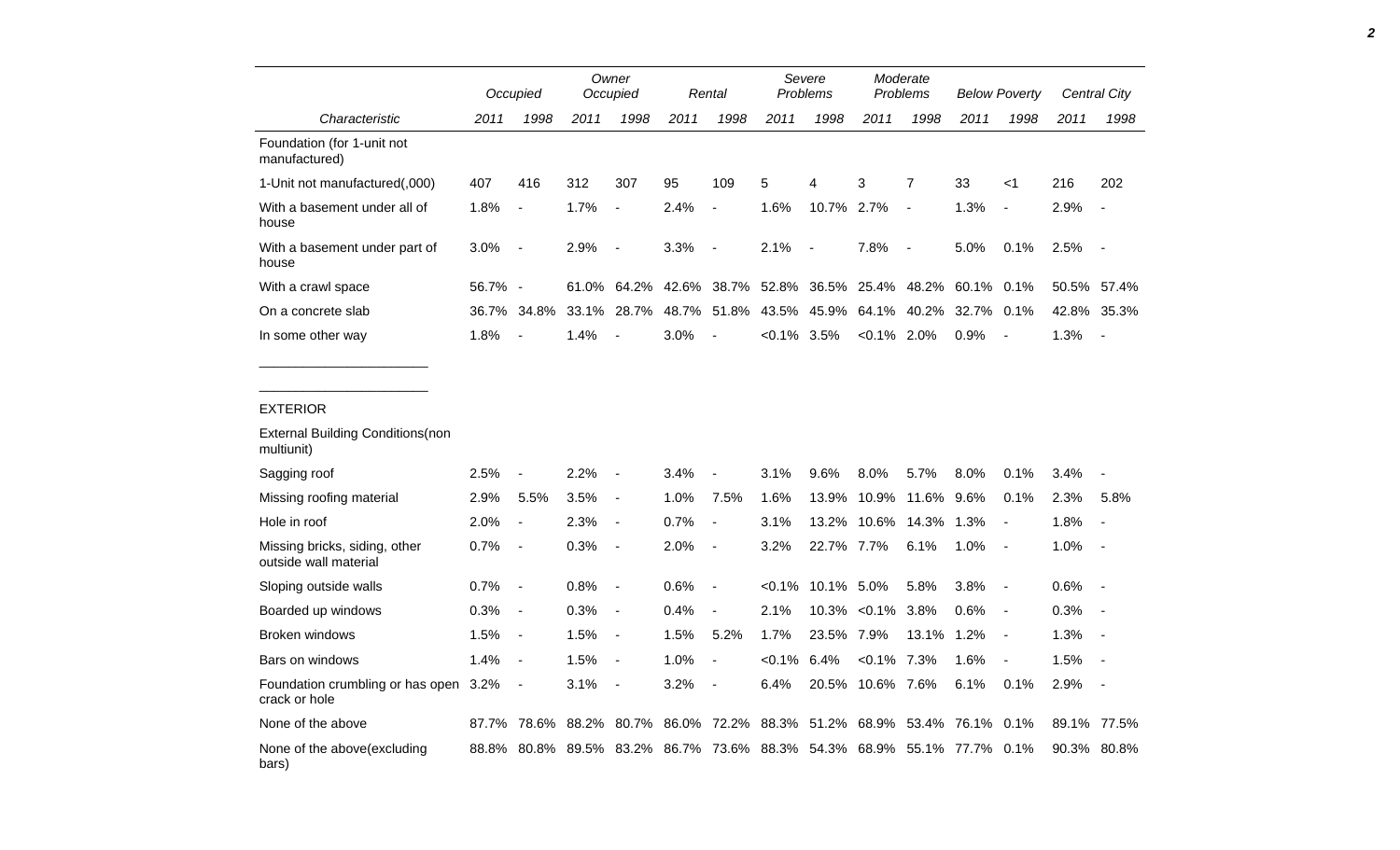|                                         |             | Occupied                 |             | Owner<br>Occupied        |             | Rental                   |            | Severe<br>Problems       |       | Moderate<br>Problems     |             | <b>Below Poverty</b>     |             | Central City             |
|-----------------------------------------|-------------|--------------------------|-------------|--------------------------|-------------|--------------------------|------------|--------------------------|-------|--------------------------|-------------|--------------------------|-------------|--------------------------|
| Characteristic                          | 2011        | 1998                     | 2011        | 1998                     | 2011        | 1998                     | 2011       | 1998                     | 2011  | 1998                     | 2011        | 1998                     | 2011        | 1998                     |
| Water Leakage During Last 12<br>Months  |             |                          |             |                          |             |                          |            |                          |       |                          |             |                          |             |                          |
| With leakage from outside<br>structure  | 5.3%        | 12.4% 6.6%               |             | 13.5% 3.6%               |             | 10.5% 2.5%               |            | 28.7% 9.5%               |       | 35.0% 6.1%               |             | 0.1%                     | 5.7%        | 11.3%                    |
| Roof                                    | 3.8%        | 7.9%                     | 5.3%        | 9.2%                     | 1.8%        | 6.0%                     | 1.7%       | 19.4%                    | 7.7%  | 26.7%                    | 5.1%        | 0.1%                     | 3.6%        | 7.3%                     |
| <b>Basement leak</b>                    | $< 0.1\%$ - |                          | $< 0.1\%$ - |                          | $< 0.1\%$ - |                          | $< 0.1\%$  | 3.0%                     | 0.9%  | $\blacksquare$           | 0.1%        | $\overline{\phantom{a}}$ | $< 0.1\%$ - |                          |
| Walls, closed windows, or doors<br>leak | 1.5%        | $\sim$                   | 1.3%        | $\sim$                   | 1.7%        | $\blacksquare$           | 0.8%       | 16.1% 5.8%               |       | 19.5%                    | 0.4%        | $\sim$                   | 1.8%        | $\sim$ $-$               |
| Other or Unknown exterior Leak          | 0.6%        | $\sim$ $-$               | 0.7%        | $\sim$                   | 0.3%        | $\blacksquare$           |            | $<0.1\%$ 13.7% 0.7%      |       | $\overline{\phantom{a}}$ | 0.4%        | $\sim$                   | 0.3%        | $\sim$ $-$               |
| <b>INTERIOR</b>                         |             |                          |             |                          |             |                          |            |                          |       |                          |             |                          |             |                          |
| Damage                                  |             |                          |             |                          |             |                          |            |                          |       |                          |             |                          |             |                          |
| Holes in floors                         | 0.5%        | $\overline{\phantom{a}}$ | 0.7%        | $\overline{\phantom{a}}$ | 0.2%        | $\overline{a}$           | 0.8%       | 7.6%                     | 4.3%  | 9.2%                     | 0.4%        | $\overline{\phantom{a}}$ | 0.6%        |                          |
| Open cracks or holes                    | 2.6%        | 5.4%                     | 1.4%        | $\blacksquare$           | 4.1%        | 6.6%                     | 3.6%       | 19.2%                    | 10.3% | 33.4% 4.4%               |             | $\overline{\phantom{a}}$ | 2.8%        | 5.1%                     |
| Broken plaster or peeling paint         | 1.5%        | $\overline{\phantom{a}}$ | 1.4%        | $\overline{\phantom{a}}$ | 1.6%        | $\overline{a}$           | 0.8%       | 17.0% 8.2%               |       | 13.7% 3.0%               |             | $\overline{\phantom{a}}$ | 1.8%        | $\sim$                   |
| Water Leakage During Last 12<br>Months  |             |                          |             |                          |             |                          |            |                          |       |                          |             |                          |             |                          |
| With leakage from inside structure 5.7% |             | 11.4%                    | 5.0%        | 10.3%                    | 6.6%        | 13.2%                    |            | 15.9% 24.2% 14.0%        |       | 31.7%                    | 6.1%        | 0.1%                     | 5.4%        | 11.4%                    |
| Fixtures backed up or overflowed        | 1.8%        | $\overline{\phantom{a}}$ | 1.4%        | $\overline{\phantom{a}}$ | 2.3%        | 5.3%                     |            | $< 0.1\%$ 16.5%          | 7.1%  | 8.1%                     | 0.9%        | $\overline{\phantom{a}}$ | 1.9%        |                          |
| Pipes leaked                            | 2.0%        | 5.1%                     | 1.9%        | $\blacksquare$           | 2.0%        | 6.4%                     | 2.5%       | 21.5%                    | 4.9%  | 20.8%                    | 4.6%        | $\sim$ $-$               | 1.8%        | 5.1%                     |
| Broken water heater                     | 0.2%        | $\overline{\phantom{a}}$ | 0.2%        | $\blacksquare$           | 0.2%        | $\overline{\phantom{a}}$ | 0.9%       | $\overline{\phantom{a}}$ | 1.1%  | 7.9%                     | $< 0.1\%$ - |                          | 0.2%        |                          |
| Other or Unknown                        | 1.8%        | $\overline{\phantom{a}}$ | 1.6%        |                          | 2.2%        | $\overline{a}$           | 12.6% 4.7% |                          | 1.7%  | 7.2%                     | 0.5%        |                          | 1.6%        | $\overline{\phantom{a}}$ |

Rodents

Signs of rats in last 3 mon. 2.1% - 2.9% - 1.1% - 2.4% 18.3% 1.7% 6.6% 1.0% - 1.4% -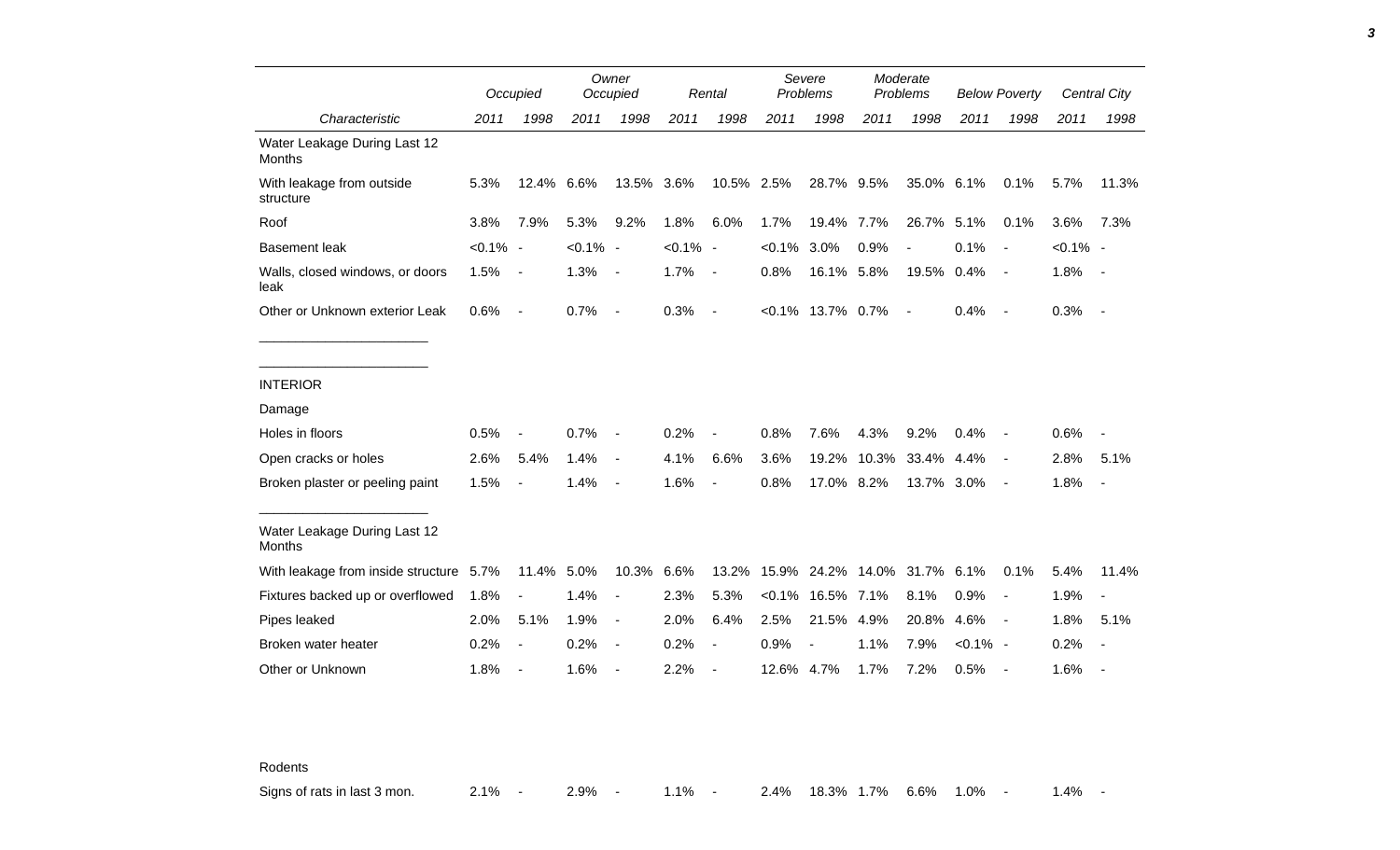|                                                           |             | Occupied                     |             | Owner<br>Occupied        |             | Rental                   |             | Severe<br>Problems       |             | Moderate<br>Problems     |             | <b>Below Poverty</b>     |             | <b>Central City</b> |
|-----------------------------------------------------------|-------------|------------------------------|-------------|--------------------------|-------------|--------------------------|-------------|--------------------------|-------------|--------------------------|-------------|--------------------------|-------------|---------------------|
| Characteristic                                            | 2011        | 1998                         | 2011        | 1998                     | 2011        | 1998                     | 2011        | 1998                     | 2011        | 1998                     | 2011        | 1998                     | 2011        | 1998                |
| Signs of mice in last 3 mon.                              | 5.0%        | 5.5%                         | 5.0%        | $\overline{a}$           | 4.9%        | 6.5%                     | 3.5%        | 26.1%                    | 2.5%        | 7.9%                     | 4.5%        | $\overline{\phantom{a}}$ | 6.0%        | 7.0%                |
| Signs of rodents, not sure which<br>kind in last 3 mon.   | 0.8%        | $\qquad \qquad \blacksquare$ | 0.9%        | $\blacksquare$           | 0.7%        | $\blacksquare$           | 0.9%        | $\blacksquare$           | 0.8%        | $\overline{\phantom{a}}$ | 2.6%        | $\overline{\phantom{a}}$ | 0.8%        | $\blacksquare$      |
| Electrical                                                |             |                              |             |                          |             |                          |             |                          |             |                          |             |                          |             |                     |
| No electrical wiring                                      | 0.2%        | $\overline{\phantom{a}}$     | $< 0.1\%$ - |                          | 0.5%        | $\overline{\phantom{a}}$ | $< 0.1\%$ - |                          | $< 0.1\%$ - |                          | $< 0.1\%$ - |                          | 0.4%        |                     |
| Exposed wiring                                            | 3.7%        | $\qquad \qquad \blacksquare$ | 3.5%        | $\blacksquare$           | 3.9%        | $\blacksquare$           | 3.7%        | 5.7%                     | 0.8%        | $\overline{\phantom{a}}$ | 9.7%        | 0.1%                     | 5.4%        | 0.5%                |
| Rooms without electric outlets                            | 0.8%        | $\overline{\phantom{a}}$     | 0.3%        | $\overline{\phantom{a}}$ | 1.4%        | $\blacksquare$           | $< 0.1\%$   | 7.6%                     | 2.1%        | $\blacksquare$           | 0.5%        | $\overline{a}$           | 0.7%        | $\blacksquare$      |
| Fuses/breakers blown in last 3<br>mon.                    | 6.9%        | 30.3%                        | 7.5%        | 36.7%                    | 6.0%        | 20.2%                    | 5.3%        | 37.1%                    | 6.8%        | 39.1%                    | 3.2%        | $\overline{\phantom{a}}$ | 6.1%        | 25.8%               |
| Sanitation                                                |             |                              |             |                          |             |                          |             |                          |             |                          |             |                          |             |                     |
| Lacking complete kitchen facilities                       | 1.5%        |                              | 0.6%        |                          | 2.6%        | $\overline{a}$           | 4.0%        | 9.3%                     |             | 83.6% 56.4%              | 3.3%        |                          | 1.8%        |                     |
| Lacking some or all plumbing<br>facilities                | 1.2%        | $\overline{\phantom{a}}$     | 0.2%        | $\blacksquare$           | 2.4%        | $\overline{\phantom{a}}$ |             | 69.8% 40.7%              | $< 0.1\%$ - |                          | 1.0%        | $\sim$                   | 1.1%        | $\sim$              |
| Water not safe to drink                                   | 13.8%       | 31.1%                        | 11.3%       | 25.3%                    | 17.1%       | 40.2%                    | 14.8%       | 45.7%                    |             | 15.4% 52.1%              | 20.9% 0.1%  |                          | 16.0%       | 36.8%               |
| Water stoppage in last 3 mon.                             | 3.5%        | 6.9%                         | 2.1%        | 5.1%                     | 5.3%        | 9.7%                     | 4.3%        | 15.8%                    | 7.6%        | 18.8%                    | 4.8%        | $\overline{\phantom{a}}$ | 2.9%        | 7.3%                |
| No flush toilets working some time 2.3%<br>in last 3 mon. |             | $\blacksquare$               | 1.5%        | $\sim$                   | 3.4%        | $\blacksquare$           | 1.7%        | 13.8%                    | 7.6%        | 16.4%                    | 5.7%        | 0.1%                     | 2.4%        |                     |
| With sewage disposal<br>breakdowns in last 3 mon.         | 0.8%        | $\overline{\phantom{a}}$     | 0.8%        | $\overline{\phantom{a}}$ | 0.8%        | $\overline{\phantom{a}}$ | 2.6%        | 9.7%                     | 4.7%        | $\overline{\phantom{a}}$ | 1.2%        | $\overline{\phantom{a}}$ | 0.7%        | $\sim$ $-$          |
| Septic tank, cesspool, chemical<br>toilet                 | 1.5%        | $\overline{\phantom{a}}$     | 1.9%        | $\overline{\phantom{a}}$ | 0.8%        | $\overline{\phantom{a}}$ | 2.9%        | $\overline{\phantom{a}}$ | 1.7%        | $\sim$                   | 1.0%        | $\sim$                   | 0.1%        | $\sim$              |
| With septic tank or cesspool<br>breakdowns in last 3 mon. | $< 0.1\%$ - |                              | $< 0.1\%$ - |                          | $< 0.1\%$ - |                          | $< 0.1\%$ - |                          | $< 0.1\%$ - |                          | $< 0.1\%$ - |                          | $< 0.1\%$ - |                     |
| <b>LIEATING/ELIEL</b>                                     |             |                              |             |                          |             |                          |             |                          |             |                          |             |                          |             |                     |

HEATING/FUEL

Main Heating Equipment

Warm-air furnace **74.5% - 88.9% - 55.8% 59.1% 64.5% 45.4% 53.7% - 64.1% 0.1% 74.8%** 

*4*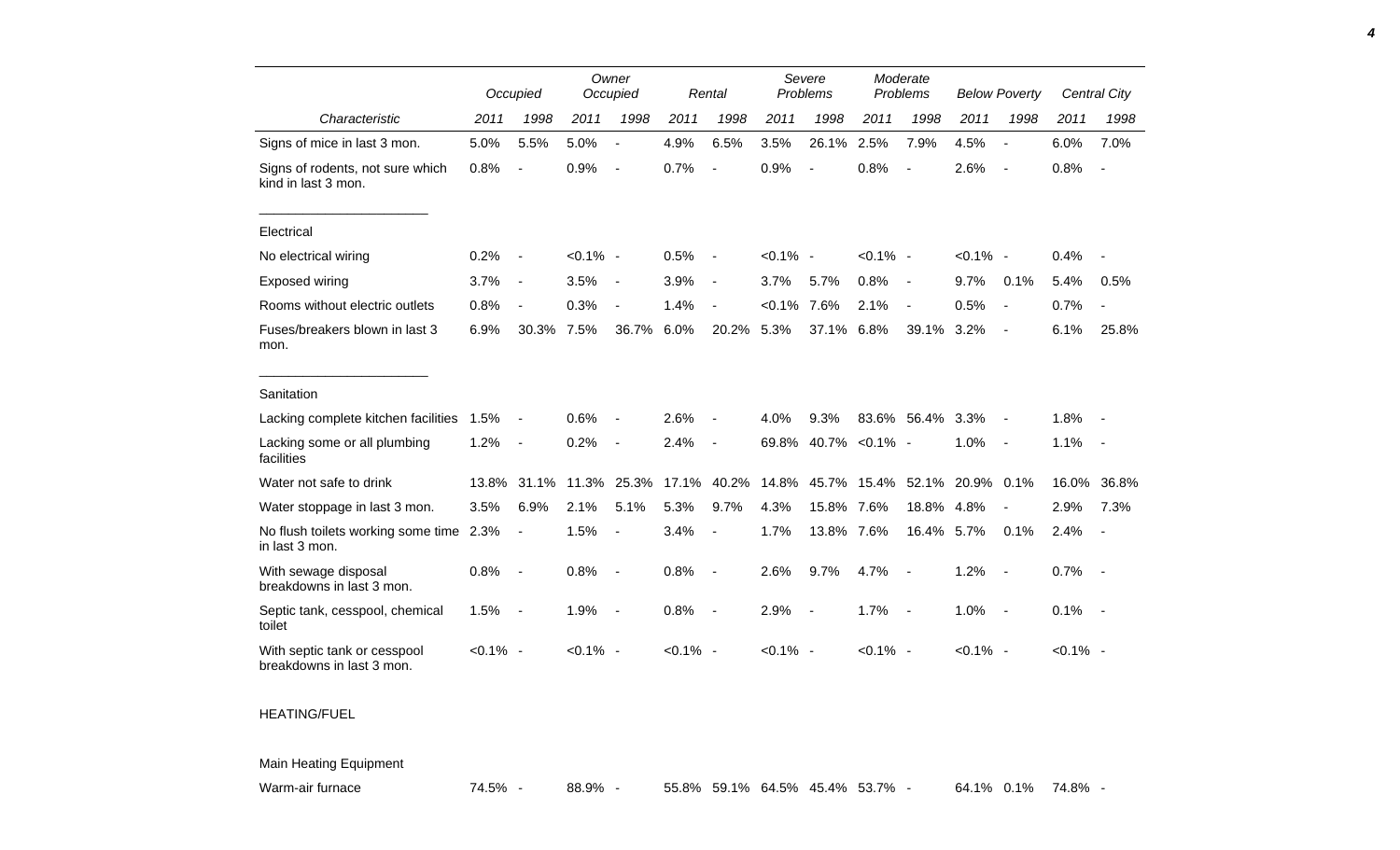|                                                         |             | Owner<br>Occupied<br>Occupied |             |                                 |             | Rental                   |                | Severe<br>Problems       | Moderate<br>Problems |                          | <b>Below Poverty</b>         |                          |             | Central City             |
|---------------------------------------------------------|-------------|-------------------------------|-------------|---------------------------------|-------------|--------------------------|----------------|--------------------------|----------------------|--------------------------|------------------------------|--------------------------|-------------|--------------------------|
| Characteristic                                          | 2011        | 1998                          | 2011        | 1998                            | 2011        | 1998                     | 2011           | 1998                     | 2011                 | 1998                     | 2011                         | 1998                     | 2011        | 1998                     |
| Steam or hot water system                               | 1.0%        | $\overline{a}$                | 1.2%        | $\overline{\phantom{a}}$        | 0.9%        | $\overline{\phantom{a}}$ | $< 0.1\%$ -    |                          | $< 0.1\%$            | 1.9%                     | 0.5%                         | $\overline{\phantom{a}}$ | 0.7%        | $\blacksquare$           |
| Electric heat pump                                      | 1.5%        | $\blacksquare$                | 0.7%        | $\overline{\phantom{a}}$        | 2.4%        | $\overline{\phantom{a}}$ | $< 0.1\%$ -    |                          | 1.7%                 | $\blacksquare$           | 0.4%                         | $\sim$                   | 1.2%        | $\overline{\phantom{a}}$ |
| Built-in electric units                                 | 6.2%        | 5.8%                          | 2.1%        | $\blacksquare$                  | 11.5% -     |                          | 5.0%           | 11.3%                    | 5.7%                 | 7.3%                     | 4.8%                         | $\overline{\phantom{a}}$ | 7.0%        | 5.0%                     |
| Floor, wall, or other built-in hot air<br>without ducts |             | 14.5% 13.5%                   | 6.0%        | 7.4%                            |             | 25.4% 22.8%              | 25.0%          | 31.7%                    | 34.0%                | 26.3%                    | 23.5% 0.1%                   |                          |             | 13.6% 14.3%              |
| Room heaters with flue                                  | 0.5%        | $\blacksquare$                | 0.6%        | $\overline{\phantom{a}}$        | 0.3%        | $\blacksquare$           | $< 0.1\%$ 2.1% |                          | $< 0.1\%$ 1.7%       |                          | 0.3%                         | $\sim$                   | 0.3%        | $\sim$                   |
| Room heaters without flue                               | $< 0.1\%$ - |                               | $< 0.1\%$ - |                                 | 0.1%        | $\overline{\phantom{a}}$ | $< 0.1\%$ -    |                          | 1.6%                 | $\sim$                   | 0.3%                         | $\sim$                   | 0.1%        | $\overline{\phantom{a}}$ |
| Portable electric heaters                               | 1.2%        | $\blacksquare$                | 0.2%        | $\blacksquare$                  | 2.4%        | $\overline{\phantom{a}}$ | 3.9%           | $\overline{\phantom{a}}$ | 2.5%                 | $\sim$                   | 3.2%                         | $\sim$                   | 1.6%        | $\sim$ $-$               |
| <b>Stoves</b>                                           | $< 0.1\%$ - |                               | 0.1%        | $\overline{\phantom{a}}$        | $< 0.1\%$ - |                          | $< 0.1\%$ 2.0% |                          | $< 0.1\%$ -          |                          | 0.1%                         | $\sim$                   | $< 0.1\%$ - |                          |
| Fireplace with inserts                                  | $< 0.1\%$ - |                               | 0.1%        | $\overline{\phantom{a}}$        | $< 0.1\%$ - |                          | $< 0.1\%$ -    |                          | $< 0.1\%$ -          |                          | $< 0.1\%$ -                  |                          | $< 0.1\%$ - |                          |
| Fireplace without inserts                               | $< 0.1\%$ - |                               | $< 0.1\%$ - |                                 | $< 0.1\%$ - |                          | $< 0.1\%$ -    |                          | $< 0.1\%$ -          |                          | 0.3%                         | $\sim$                   | $< 0.1\%$ - |                          |
| Other                                                   | 0.4%        | $\qquad \qquad \blacksquare$  | 0.1%        | $\overline{\phantom{a}}$        | 0.8%        | $\sim$                   | 0.9%           | $\sim$                   | $< 0.1\%$ -          |                          | 2.2%                         | $\sim$                   | 0.5%        | $\sim$ $\sim$            |
| No heating equipment                                    | 0.2%        | $\qquad \qquad \blacksquare$  | 0.1%        | $\overline{\phantom{a}}$        | 0.3%        | $\overline{\phantom{a}}$ | 0.8%           | $\sim$                   | 0.8%                 | $\sim$                   | 0.4%                         | $\sim$ $-$               | 0.2%        | $\sim$ $-$               |
| Cooking stove                                           | $< 0.1\%$ - |                               | $< 0.1\%$ - |                                 | $< 0.1\%$ - |                          | $< 0.1\%$ -    |                          | $< 0.1\%$ -          |                          | $< 0.1\%$ -                  |                          | $< 0.1\%$ - |                          |
| <b>Water Heating Fuel</b>                               |             |                               |             |                                 |             |                          |                |                          |                      |                          |                              |                          |             |                          |
| Electricity                                             | 14.2% -     |                               | 7.0%        | 9.3%                            |             | 23.6% 21.1% 11.2%        |                | 16.6% 9.9%               |                      |                          | 17.5% 17.4% 0.1%             |                          | 13.7% -     |                          |
| Gas, LP/bottled gas                                     | 84.8% -     |                               | 92.8% -     |                                 | 74.6% -     |                          | 88.8%          |                          | 81.4% 87.6% 82.5%    |                          | 81.8% 0.1%                   |                          | 85.6% -     |                          |
| Other                                                   | 0.9%        | $\blacksquare$                | 0.2%        | $\overline{\phantom{a}}$        | 1.8%        | $\blacksquare$           | $< 0.1\%$ 2.0% |                          | 2.5%                 | $\overline{\phantom{a}}$ | 0.8%                         |                          | 0.6%        | $\sim$                   |
| Clothes Dryer(,000)                                     | 481         | 402                           | 343         | 316                             | 138         | 85                       | 8              | 3                        | 5                    | $\overline{7}$           | 36                           | $<$ 1                    | 264         | 198                      |
| <b>Have Clothes Dryer</b>                               | 76.8%       | 71.0%                         | 97.2%       | 92.1%                           |             | 50.5% 38.3%              | 77.8%          | 40.0%                    | 43.2% -              |                          | 55.5%                        | 0.1%                     | 78.8%       | 72.0%                    |
| Electricity                                             |             |                               |             | 71.1% 74.9% 67.1% 73.4% 81.1% - |             |                          | 85.8%          |                          | 58.9% 51.5% 76.3%    |                          | 67.0% 0.1%                   |                          | 71.8%       | 76.0%                    |
| Gas, LP gas (liquid propane)                            |             |                               |             | 28.8% 25.1% 32.8% 26.6% 18.8% - |             |                          | 14.2%          |                          |                      |                          | 41.1% 48.5% 23.7% 32.7% 0.1% |                          |             | 28.2% 24.0%              |

Heating Problems

\_\_\_\_\_\_\_\_\_\_\_\_\_\_\_\_\_\_\_\_\_\_\_

Uncomfortably cold for 24 hours or more last winter 10.4% 8.7% 7.8% 6.3% 14.3% 13.1% 41.2% 62.0% 10.1% 15.0% 17.5% 0.1% 10.2% 8.6%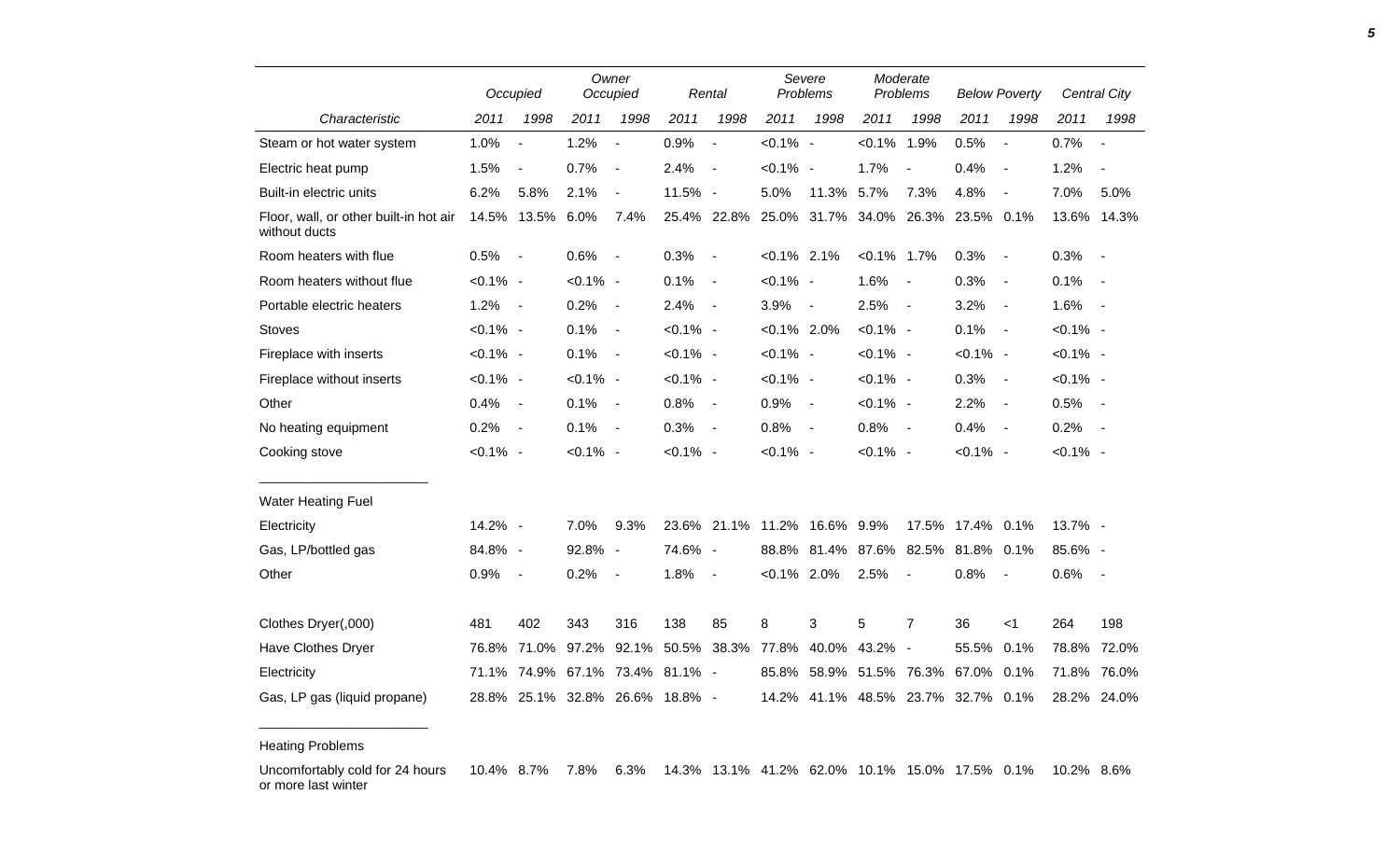|                                      |             | Owner                    |             |                          |                |                          | Severe<br>Moderate |                  |                |                  |                |                                    |      |                          |
|--------------------------------------|-------------|--------------------------|-------------|--------------------------|----------------|--------------------------|--------------------|------------------|----------------|------------------|----------------|------------------------------------|------|--------------------------|
|                                      |             | Occupied                 |             | Occupied                 |                | Rental                   |                    | Problems         |                | Problems         |                | <b>Below Poverty</b>               |      | Central City             |
| Characteristic                       | 2011        | 1998                     | 2011        | 1998                     | 2011           | 1998                     | 2011               | 1998             | 2011           | 1998             | 2011           | 1998                               | 2011 | 1998                     |
| Heating equipment breakdowns         | 2.1%        | $\overline{a}$           | 1.1%        | $\overline{a}$           | 3.4%           | $\overline{a}$           | 30.2%              | 45.0%            | $< 0.1\%$      | 1.0%             | 6.5%           | 0.1%                               | 3.1% | $\blacksquare$           |
| Other causes                         | 7.3%        | 5.5%                     | 6.5%        | 4.5%                     | 8.5%           | 6.9%                     | 3.8%               | 15.4%            | 9.0%           | 10.8%            | 9.2%           | 0.1%                               | 6.3% | 5.5%                     |
| Utility interruption                 | 0.2%        | $\blacksquare$           | 0.3%        | $\blacksquare$           | $< 0.1\%$ -    |                          | $< 0.1\%$          | 6.6%             | 2.0%           | $\blacksquare$   | 0.1%           | $\sim$                             | 0.1% | $\blacksquare$           |
| Inadequate heating capacity          | 2.1%        | $\blacksquare$           | 1.1%        | $\overline{\phantom{a}}$ | 3.5%           | $\blacksquare$           | 0.9%               | 8.5%             | 0.8%           | $\blacksquare$   | 2.8%           | $\sim$ $-$                         | 2.3% | $\overline{a}$           |
| Inadequate insulation                | 1.0%        | $\blacksquare$           | 0.4%        | $\overline{\phantom{a}}$ | 1.8%           | $\blacksquare$           | 3.8%               | 6.5%             | 1.7%           | $\blacksquare$   | $< 0.1\%$ -    |                                    | 0.5% | $\blacksquare$           |
| Cost of heating                      | 2.2%        | $\blacksquare$           | 2.3%        | $\sim$                   | 2.0%           | $\blacksquare$           | $< 0.1\%$          | 4.6%             | 2.0%           | $\blacksquare$   | 2.9%           | $\sim$ $-$                         | 2.0% | $\blacksquare$           |
| Other                                | 2.4%        | $\blacksquare$           | 2.5%        | $\overline{\phantom{a}}$ | 2.3%           | $\overline{\phantom{a}}$ | $< 0.1\%$ 4.4%     |                  | 4.5%           | $\blacksquare$   | 3.4%           | $\sim$                             | 1.5% | $\blacksquare$           |
|                                      |             |                          |             |                          |                |                          |                    |                  |                |                  |                |                                    |      |                          |
|                                      |             |                          |             |                          |                |                          |                    |                  |                |                  |                |                                    |      |                          |
| SELECTED PHYSICAL<br><b>PROBLEMS</b> |             |                          |             |                          |                |                          |                    |                  |                |                  |                |                                    |      |                          |
| Severe Physical Problems(,000)       | 10          | $\overline{7}$           | $\mathbf 1$ | $\overline{2}$           | 9              | 5                        | 10                 | $\overline{7}$   |                |                  | 3              |                                    | 6    | 3                        |
| Severe physical problems             | 1.7%        | $\overline{\phantom{a}}$ | 0.3%        | $\blacksquare$           | 3.4%           | $\blacksquare$           | 100%               | $\sim$           |                |                  | 4.1%           | $< 0.1\%$ 1.8%                     |      | $\overline{\phantom{a}}$ |
| Plumbing                             | 1.2%        | $\blacksquare$           | 0.2%        | $\sim$                   | 2.4%           | $\overline{\phantom{a}}$ |                    | 69.8% 40.7%.     |                |                  | 1.0%           | $< 0.1\%$ 1.1%                     |      | $\blacksquare$           |
| Heating                              | 0.5%        | $\overline{\phantom{a}}$ | 0.1%        | $\sim$ $-$               | 1.0%           | $\overline{\phantom{a}}$ |                    | 30.2% 44.2%.     |                |                  | 3.0%           | $< 0.1\%$ 0.8%                     |      |                          |
| Electric                             | $< 0.1\%$ - |                          | $< 0.1\%$ - |                          | $< 0.1\%$ 0.3% |                          |                    | $< 0.1\%$ 11.1%. |                | $\mathbf{r}$     |                | $< 0.1\%$ $< 0.1\%$ $< 0.1\%$ 0.2% |      |                          |
| Hallways                             | $< 0.1\%$ - |                          | $< 0.1\%$ - |                          | $< 0.1\%$ -    |                          | $< 0.1\%$ -        |                  |                |                  |                | $< 0.1\%$ $< 0.1\%$ $< 0.1\%$ -    |      |                          |
| Upkeep                               | $< 0.1\%$ - |                          | $< 0.1\%$ - |                          | $< 0.1\%$      | 0.3%                     | $< 0.1\%$ 9.9%     |                  |                |                  |                | $< 0.1\%$ $< 0.1\%$ $< 0.1\%$ 0.3% |      |                          |
| Moderate Physical<br>Problems(,000)  | 11          | 15                       | 3           | 5                        | 8              | 11                       |                    |                  | 11             | 15               | $\overline{c}$ |                                    | 7    | 8                        |
| Moderate physical problems           | 1.7%        | $\blacksquare$           | 0.8%        | $\sim$                   | 2.8%           | $\blacksquare$           |                    |                  | 100%           | $\blacksquare$   | 3.8%           | $< 0.1\%$ 2.0%                     |      | $\blacksquare$           |
| Plumbing                             | 0.1%        | $\sim$                   | 0.1%        | $\sim$ $-$               | 0.1%           |                          |                    |                  | 5.8%           | 9.0%             | 0.3%           | $< 0.1\%$ 0.1%                     |      | $\overline{\phantom{a}}$ |
| Heating                              | $< 0.1\%$ - |                          | $< 0.1\%$ - |                          | 0.1%           | $\overline{\phantom{a}}$ |                    |                  | 1.6%           | $\blacksquare$   | 0.3%           | $< 0.1\%$ 0.1%                     |      | $\blacksquare$           |
| Upkeep                               | 1.4%        | $\sim$ $-$               | $0.6\%$ -   |                          | 2.5%           | $\overline{\phantom{a}}$ |                    |                  |                | 83.6% 56.4% 3.1% |                | $< 0.1\%$ 1.7%                     |      | $\blacksquare$           |
| Hallways                             | $< 0.1\%$ - |                          | $< 0.1\%$ - |                          | $< 0.1\%$ 0.2% |                          |                    |                  | $< 0.1\%$ 3.3% |                  |                | $< 0.1\%$ $< 0.1\%$ $< 0.1\%$ 0.2% |      |                          |
| Kitchen                              | 0.2%        | $\overline{\phantom{a}}$ | 0.2%        | $\sim$                   | 0.2%           | $\blacksquare$           |                    |                  |                | 11.5% 31.9% 0.3% |                | $< 0.1\%$ 0.1%                     |      | $\sim$                   |

\_\_\_\_\_\_\_\_\_\_\_\_\_\_\_\_\_\_\_\_\_\_\_